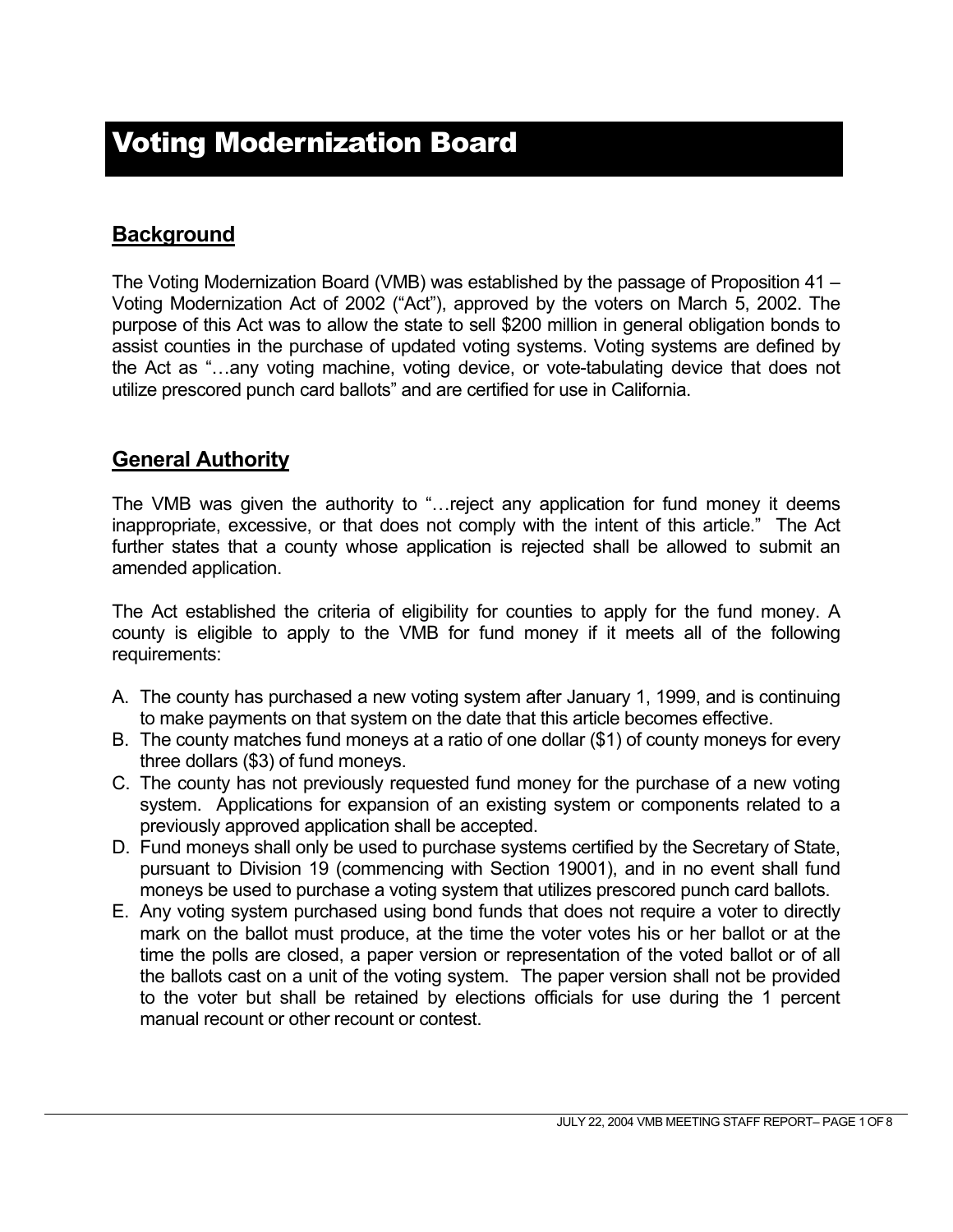## **VMB Adopted Policies and Actions**

While the Act is specific regarding the eligibility requirements for counties to apply for the funds, it does not specify the operating procedures for how the funds will be applied for, the timeframe in which the funds will be disbursed, or the amount to be allocated to each county.

The Secretary of State's Office developed proposed operational policies and procedures for the Voting Modernization Board. These policies and procedures were adopted by the VMB at its first meeting on June 6, 2002. The Secretary of State's Office and the VMB entered into a Memorandum of Understanding (MOU) to have the Secretary of State's Office designated personnel serve as staff to the VMB and assist them with administering the Act.

The Act does not indicate a schedule for allocation of funds to counties to modernize voting systems. At the first meeting of the VMB, staff presented schedule options for the distribution of funds. The staff recommended that the VMB adopt an aggressive schedule to get the funds to the counties as quickly as possible. This recommendation was largely based on the fact that counties would need an aggressive schedule to modify and convert systems and train staff in order to have a successful conversion. Most specifically, nine counties in California (Alameda, Los Angeles, Mendocino, Sacramento, San Bernardino, San Diego, Santa Clara, Shasta, and Solano) were under an order of a federal court to convert from their Votomatic or Pollstar Punch Card Voting Systems by the March 2, 2004 Presidential Primary Election. After receiving the staff recommendation and strong support from the public comments at the meeting, the VMB adopted an aggressive schedule to allocate and distribute funds.

The VMB considered many different options to allocate funding to the counties. At the July 17, 2002, VMB meeting, after much deliberation and public testimony, the VMB adopted a formula based allocation for all of the counties. The VMB allocated funds to each county based on a formula that gives equal weight to the number of persons eligible to vote, the number of registered voters, the average number of persons who voted at the last four statewide elections, and the number of polling places (all numbers were based upon March 5, 2002 Primary Election data).

Once the formula allocations were established for each county, all 58 counties were invited to apply for their formula funding allocations. The staff developed a proposed "Funding Application and Procedural Guide" establishing a process for counties to apply for the funds and explaining the requirements of the counties to secure their funding. Although the Act did not specifically require that the new voting system equipment be accessible to the disabled community, the VMB requested that counties specify in their applications an "Accessibility Plan" describing how their county will use the funds allocated by the Act to provide a meaningful voting opportunity for persons with disabilities.

At the September 16, 2002, meeting of the VMB, 51 counties submitted complete "Applications for Funding Consideration" and the VMB approved the reserve of their funding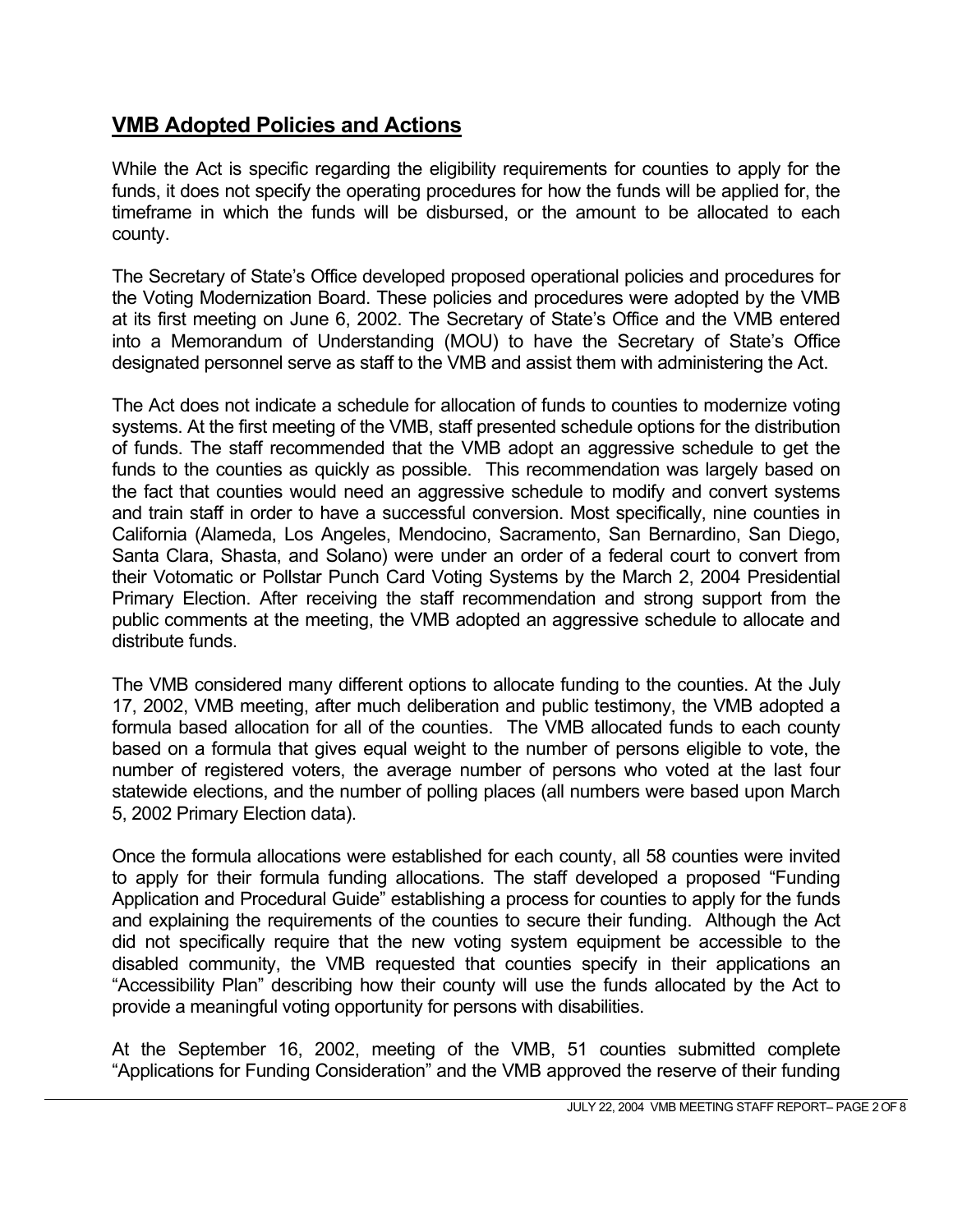allocations pending submittal of their full "Project Documentation Plan". The seven counties that did not apply for their formula allocations were allowed a final opportunity to submit the "Applications for Funding Consideration" by the May 14, 2003, meeting of the VMB. All 58 counties have submitted, and the VMB approved, their "Applications for Funding Consideration" thus reserving their formula allocations.

A "Project Documentation Package" detailing a county's voting system conversion plan and executed vendor contract is required as part of the application for funding process. By requiring this detailed conversion plan and signed vendor contract from the county before any funding award and disbursements occur, the VMB is able to ensure that the new voting system the county plans to convert to would comply with the specific requirements of the Act. As of May 2004, 21 counties have submitted their "Project Documentation Package" and have been issued a "Funding Award" letter authorizing disbursement of their specified formula allocation.

The Act also required the VMB to obtain the Governor's approval on a "Statement of Plans and Projects" in order to have the Voting Modernization Finance Committee issue the sale of bonds or obtain a Pool Money Investment Board loan to authorize funding into the Voting Modernization Fund. The "Statement of Plans and Projects" outlines the allocation criteria and specifies that the county's allocation will be set aside until the county submits a complete and acceptable Project Documentation Package in order to establish a payment schedule for the county.

# **Paper Trail**

At the onset of VMB meetings, it was determined that the eligibility requirement of "Any voting system purchased using bond funds that does not require a voter to directly mark on the ballot must produce, at the time the voter votes his or her ballot or at the time the polls are closed, a paper version or representation of the voted ballot or of all the ballots cast on a unit of the voting system. The paper version shall not be provided to the voter but shall be retained by elections officials for use during the 1 percent manual recount or other recount or contest" (Elections Code § 19234 (c) (e)), was satisfied because all certified Direct Record Electronic (DRE) and touch screen voting system units being sold for use in California, could produce a paper audit trail from ballot images stored in the units and results could be produced and manually tallied for recounts. This interpretation of the paper trail requirement, as applied to the administration of the Act, is the policy of the VMB.

In November 2003, the Secretary of State instituted a directive that required all counties who used certified DRE units to retrofit their DRE units with an Accessible Voter Verified Paper Audit Trail (AVVPAT), (a paper record of a ballot printed for the voter to confirm before the voter casts his or her ballot) by July 1, 2006.

On April 30, 2004, the Secretary of State superceded this directive by issuing orders decertifying the use of DRE voting systems in California, but allowed the counties who used DRE's in the March 2, 2004 Primary Election to use these systems in the November 2, 2004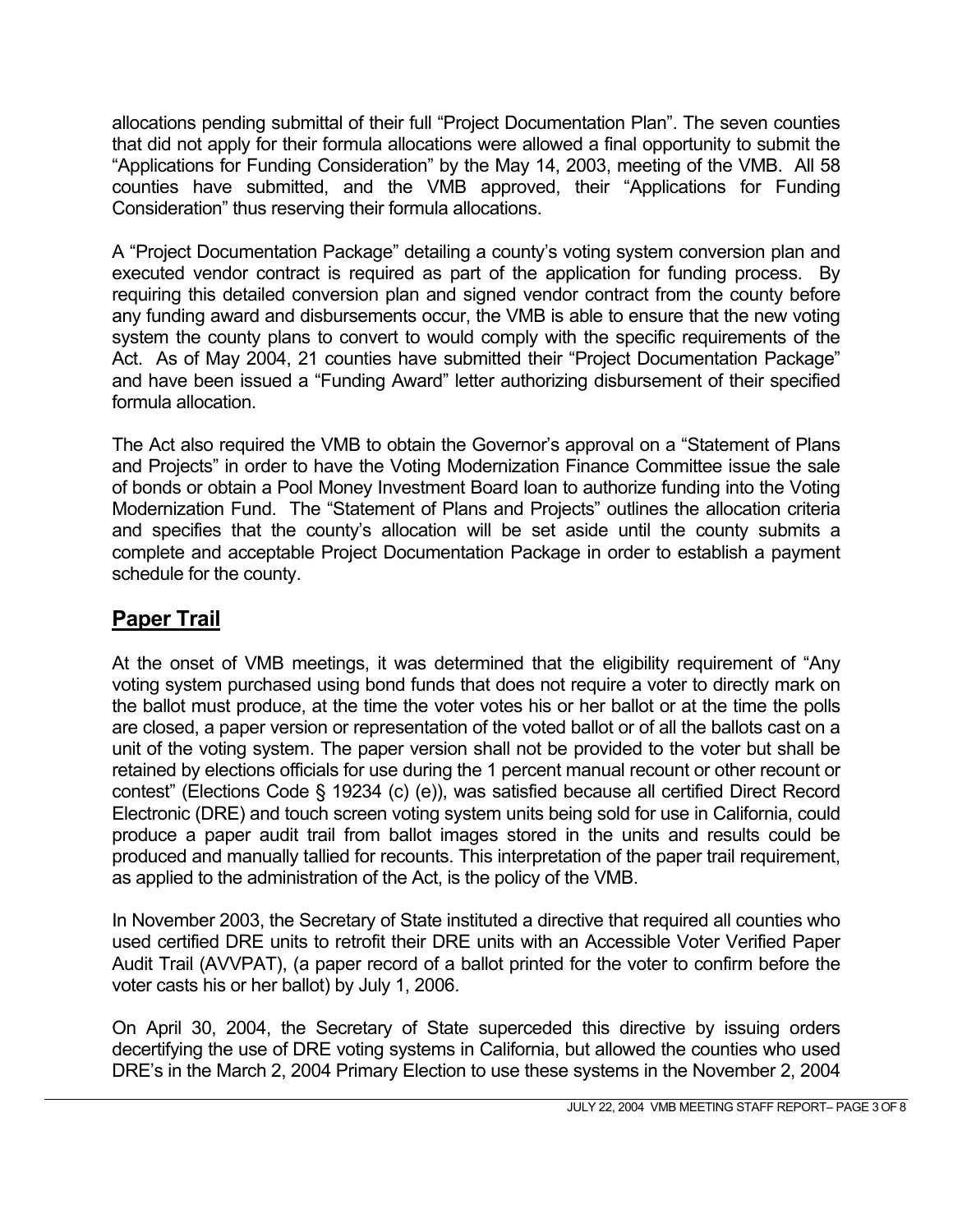General Election, if they either installed an Accessible Voter Verified Paper Audit Trail (AVVPAT) before the November Election, or if they meet 23 security measures identified in the order. The order decertifying all DRE systems in California also requires that all "new" DRE voting systems purchased in California after April 30, 2004 must include an Accessible Voter Verified Paper Audit Trail (AVVPAT).

While the de-certification of all DRE systems in California does not necessarily impact prior actions taken by the VMB, it could impact the counties who have not begun the modernization of their voting equipment because it essentially places a moratorium on the sale of DRE units in California until vendors can develop and obtain certification for system that meet the AVVPAT requirements.

Given the Act's requirement that all fund moneys only be used to purchase systems certified by the Secretary of State, until there are DRE units certified with the AVVPAT components, the VMB will only be able to consider approving allocations for counties who are upgrading to optical scan voting system technology.

## **Upgrading to Accessible Voting Equipment**

The Act does not specifically require that new voting equipment being purchased with the funds be accessible to voters with disabilities; however, the VMB has recognized the importance of accessible voting equipment. Both the "Application for Funding Consideration" and "Project Documentation Package" require that counties submit an explanation of how they will use their allocations to purchase voting equipment that provide a meaningful voting opportunity for persons with disabilities and to provide a comprehensive "Accessibility Plan" on how their county will comply with the state and federal requirements for accessible voting equipment.

As of January 1, 2003, California state law under Elections Code section 19227 requires the Secretary of State to adopt regulations, in consultation with representatives of blind consumer organizations and other experts, to make all voting systems (except absentee systems), equally accessible to persons who are blind and visually impaired. This section further requires that at each polling place at least one voting unit be accessible, as established for use under the adopted Secretary of State regulations, to individuals who are blind or visually impaired. Compliance with this section is only required by local agencies (or counties) if "sufficient funds are available" via funds received from the proceeds of the Voting Modernization Bond Act of 2002 or from federal funds made available to purchase new voting systems. Any voting system equipment purchased by a county before the effective date of this section, January 1, 2003, would not be required to comply with this section until such time as it upgrades or replaces any already procured voting equipment. However, a question has arisen whether any county using funds from the Act to purchase new voting equipment after January 1, 2003, would be required to comply with this code section.

Federal legislation established the Help America Vote Act of 2002 (HAVA), which requires voting system equipment to meet specified standards by January 1, 2006. Included in these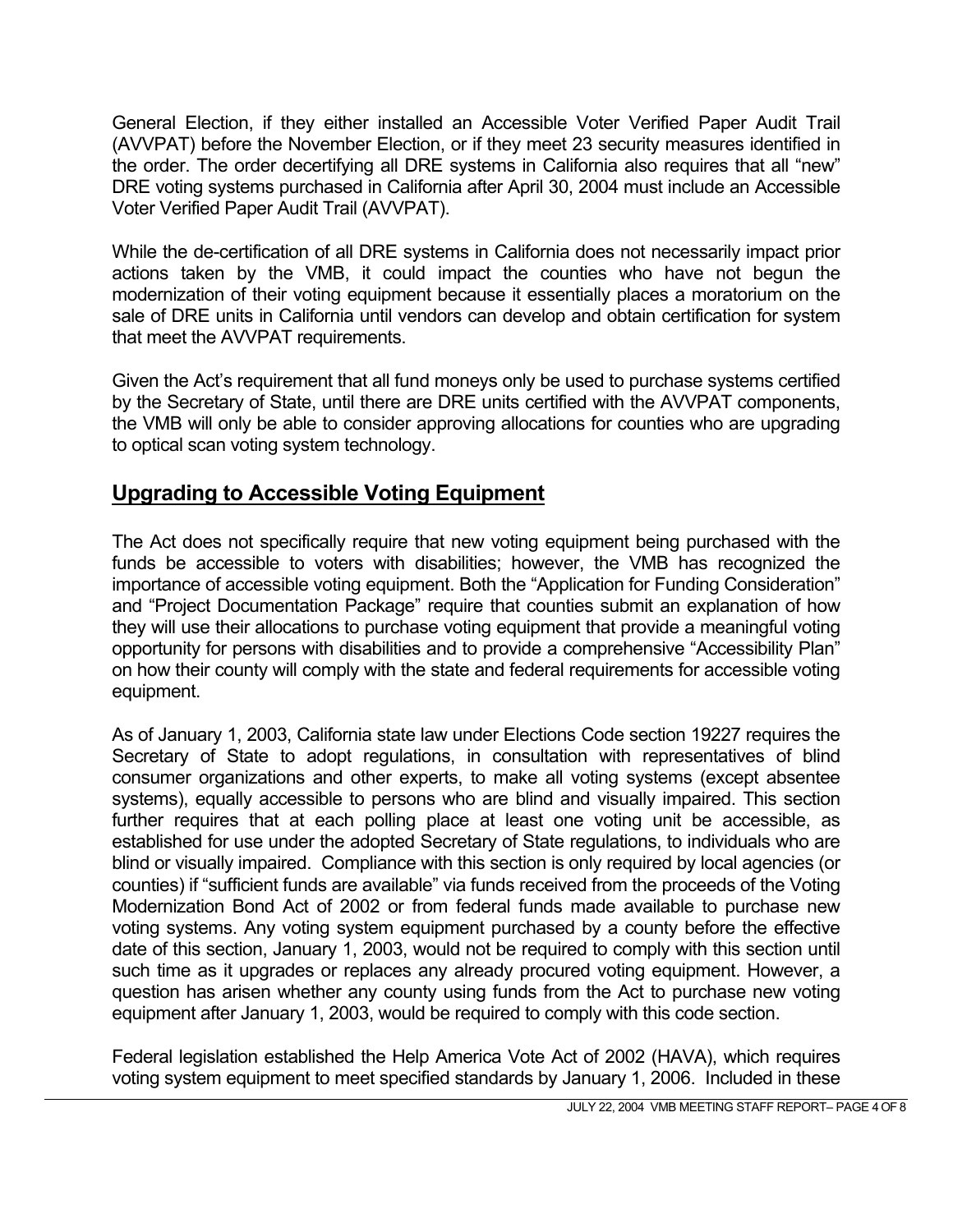standards is a requirement to have one accessible voting machine in each polling site or full conversion to an accessible DRE option.

The newly formed Election Assistance Commission (EAC) is required under HAVA to develop voluntary voting system guidelines. These guidelines could potentially impact the certification process of voting systems in California and would affect the VMB in as much as the VMB would only be able to allocate funding awards for the purchasing of certified voting equipment.

### **State Accessibility Requirements Related to the Project Plan Phased Approach**

Recognizing that modernizing voting systems is a large undertaking, the VMB has allowed counties to submit voting system conversion modernization plans to be implemented in phases. The policy to allow the counties to upgrade their voting equipment in multiple phases requires that counties adhere to state and federal accessibility requirements within one of their phases.

Elections Code § 19227(b), requires that funds received from the Act shall be used for the purpose of placing one accessible voting unit in each polling place. It can be asserted that funds from the act WILL be used to comply with state law as part of a phased county voting system equipment modernization. Elections Code § 19227(b) does not state that ALL funds received from the Act be used to comply with the accessibility requirement.

The VMB has awarded phased approach funding to eight counties, which include: Lassen, Los Angeles, Mariposa, Mendocino, Placer, San Francisco, Santa Barbara and Siskiyou. Of the eight counties, seven purchased their optical scan voting equipment prior to January 1, 2003; the date Elections Code § 19227(b) became effective. Mendocino County purchased their new voting system in July 2003. Mendocino County's plan is to use their optical scan equipment as their precinct and absentee voting system and will include one DRE unit at each polling site once their vendor has developed DRE equipment with the AVVPAT component and secures all federal and state certification. (See *Attachment A* for additional information)

Funds made available to the counties from the VMB in multiple phases, will be used to upgrade their voting systems to meet the accessibility requirement. Therefore, the "phased" approach for upgrading voting systems still appears to be acceptable under the newly imposed state law accessibility requirements.

It should also be noted that until the Secretary of State's Office formally adopts the regulations outlining the requirements to make voting systems equally accessible to persons who are blind and visually impaired, as required by Elections Code § 19227(a), the requirements of sub-section (b), to have one accessible voting equipment in each polling place, would not be enforceable.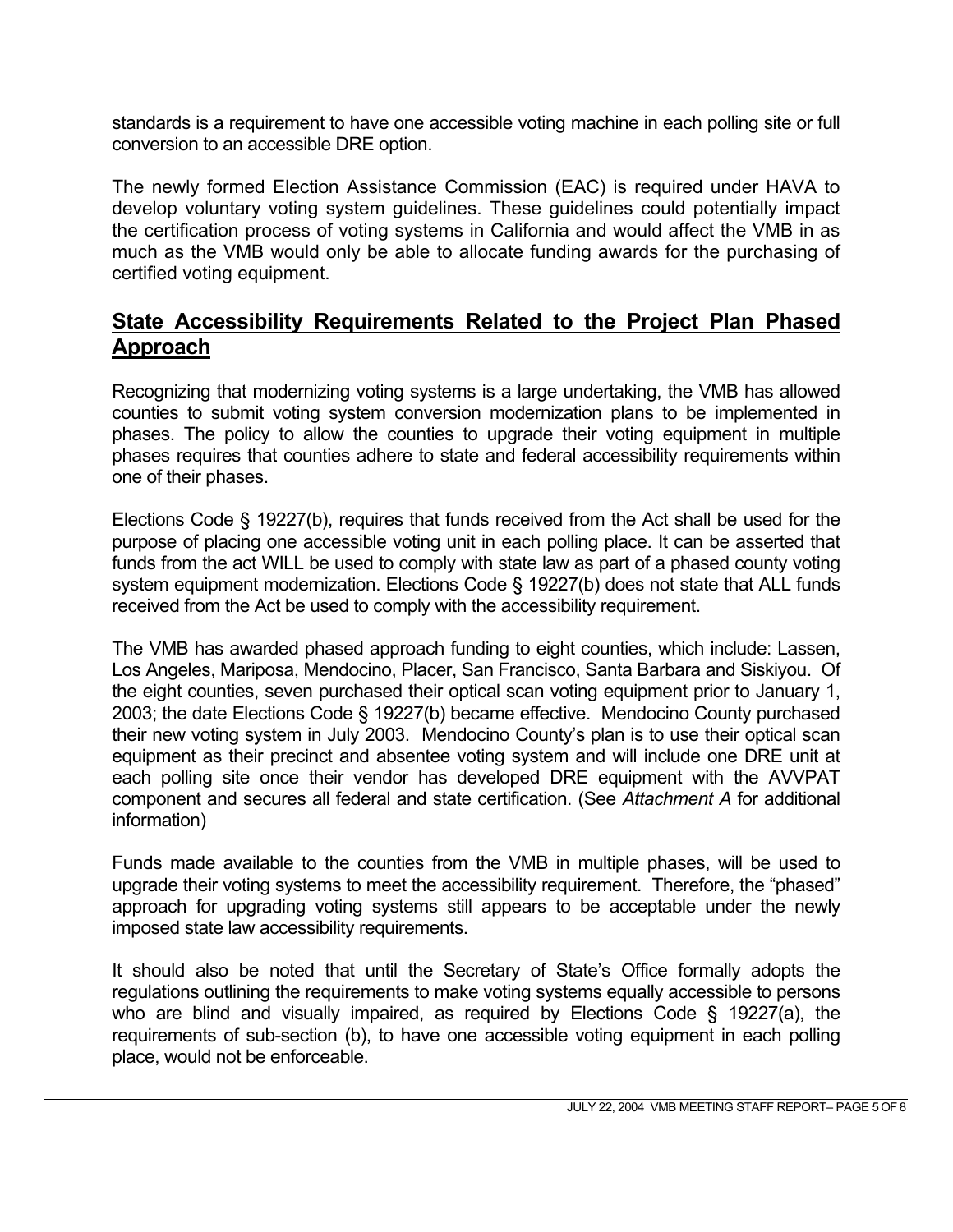### **State and Federal Compliance Deadlines**

At the December 17, 2002, VMB meeting, the VMB adopted a January 1, 2005, deadline for counties to receive approval from the VMB for Project Documentation Packages. Under this adoption, counties that do not receive approval by the January 1, 2005 deadline forfeit their Approved Allocation. The Act does not have a deadline for when the funds need to be approved or disbursed to the counties. This deadline was adopted as a policy and could be reconsidered by the VMB at any time.

HAVA has the deadline for compliance with voting systems standards (to include accessible voting equipment) and to replace identified punch card voting system equipment by January 1, 2006.

The actions of the VMB to assist the counties in meeting the new federal voting system requirements is good public policy; however, the VMB is not strictly obligated to do so under the Act. The VMB has taken the requirements of HAVA into consideration while awarding funds to counties.

The Voting Modernization Fund and the HAVA Federal Trust Funds are not linked together. Both HAVA and the Voting Modernization Bond Act were passed to further the overall advancement of modernizing voting systems, and while both acts afford money to be disbursed to counties to upgrade voting systems, they are independent of each other.

The \$195 million Voting Modernization Fund money is to be used to assist counties in purchasing modernized voting systems certified for use in California.

Under HAVA there are two areas established in the Federal Trust Fund that allocates money for modernizing voting systems. The first is under the Title  $I - Sec. 102$ Replacement of Punch Card or Lever Voting Machines section, in which California was allotted \$57,322,707.00 to replace all punch card machines (Datavote, Pollstar and Votomatic systems) by January 1, 2006. The amount of funds for the 30 eligible counties in California is prescribed by a formula (\$3,192.22 for each "qualifying precinct", defined as precincts using a Punch Card voting system during the November 2000 General Election). HAVA specifies that the Section 102 money can only be used for this purpose. The second is under Title II of HAVA, which establishes allocations to states to assist with complying with Title III the Uniform and Non-Discriminatory Election Technology and Administrative Requirements. This section includes the HAVA voting system standards and compliance requirements for accessible voting equipment.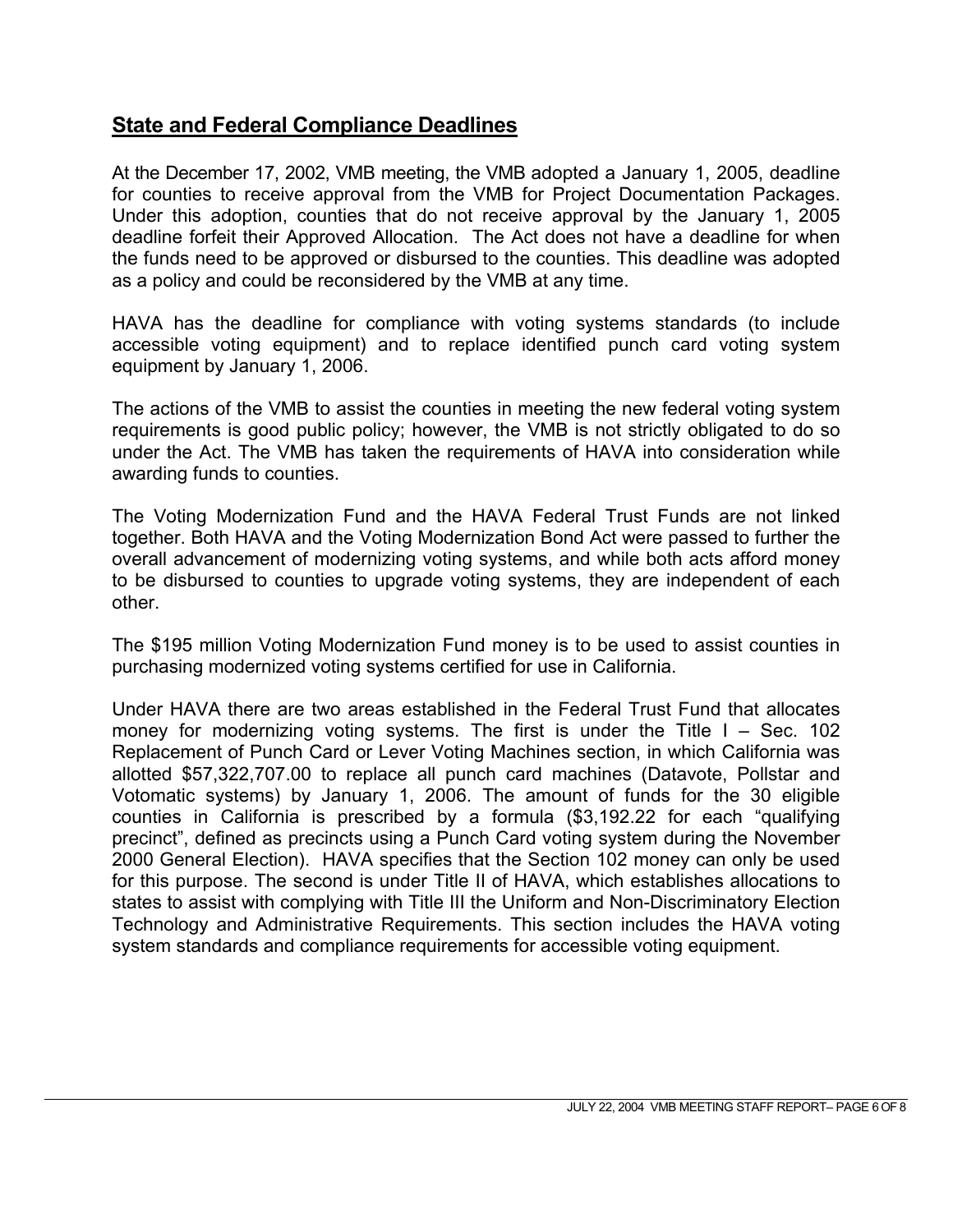## **VMB Project Documentation Package Deadline**

The requirement for counties to submit "Project Documentation Packages" has been established by the VMB in the adoption of the "Funding Application and Procedural Guide", and the "Statement of Plans and Projects" signed by the Governor. It has also been incorporated as the VMB's requirement for funding, in documents submitted to the Voting Modernization Finance Committee, and to request a Pool Money Investment Loan to fund the Voting Modernization Fund.

The requirement for counties to submit "Project Documentation Packages" to the VMB has been incorporated as standard practice. The Act does not specify a deadline to allocate the fund monies. Therefore, the VMB could reconsider the January 1, 2005, deadline for counties to submit their "Project Documentation Packages."

The VMB many want to consider the following options before determining if a new project plan deadline should be instituted.

### **Option One:**

The VMB could maintain the adopted January 1, 2005, project plan deadline and motion that counties that do not receive approval by the January 1, 2005, deadline forfeit their Approved Allocation. Maintaining this date could allow the VMB to conduct additional funding rounds for the money not used by the deadline. The VMB could reallocate these reverted funds to counties who have converted to new systems by the deadline but did not receive enough funding to pay for their new system. In addition, the reallocated funds could be used to offset the costs to counties that have already converted to DRE systems that are required to upgrade to the new AVVPAT requirement.

#### **Option Two:**

The VMB could maintain the January 1, 2005, deadline, but allow counties who have not entered into a contract with a vendor (to upgrade their voting system) to submit a "Status Report" on their modernization progress. If the county's "Status Report" is determined by the VMB to show sufficient progress in modernizing their voting systems, the VMB could allow a county to reserve their Approved Allocation funding amount on a case-by-case basis. This option would not be construed as a blanket extension to all counties but could allow the VMB some leeway with specific counties before their funds are reverted for a second funding round.

### **Option Three:**

The VMB could move the deadline to July 1, 2005, to better align with the counties with meeting the HAVA deadline. By moving the deadline to July, it could assist counties in their planning process to secure vendor contracts at least six months before the HAVA January 1, 2006, compliance deadline. On average, a county's Request For Proposal process (to